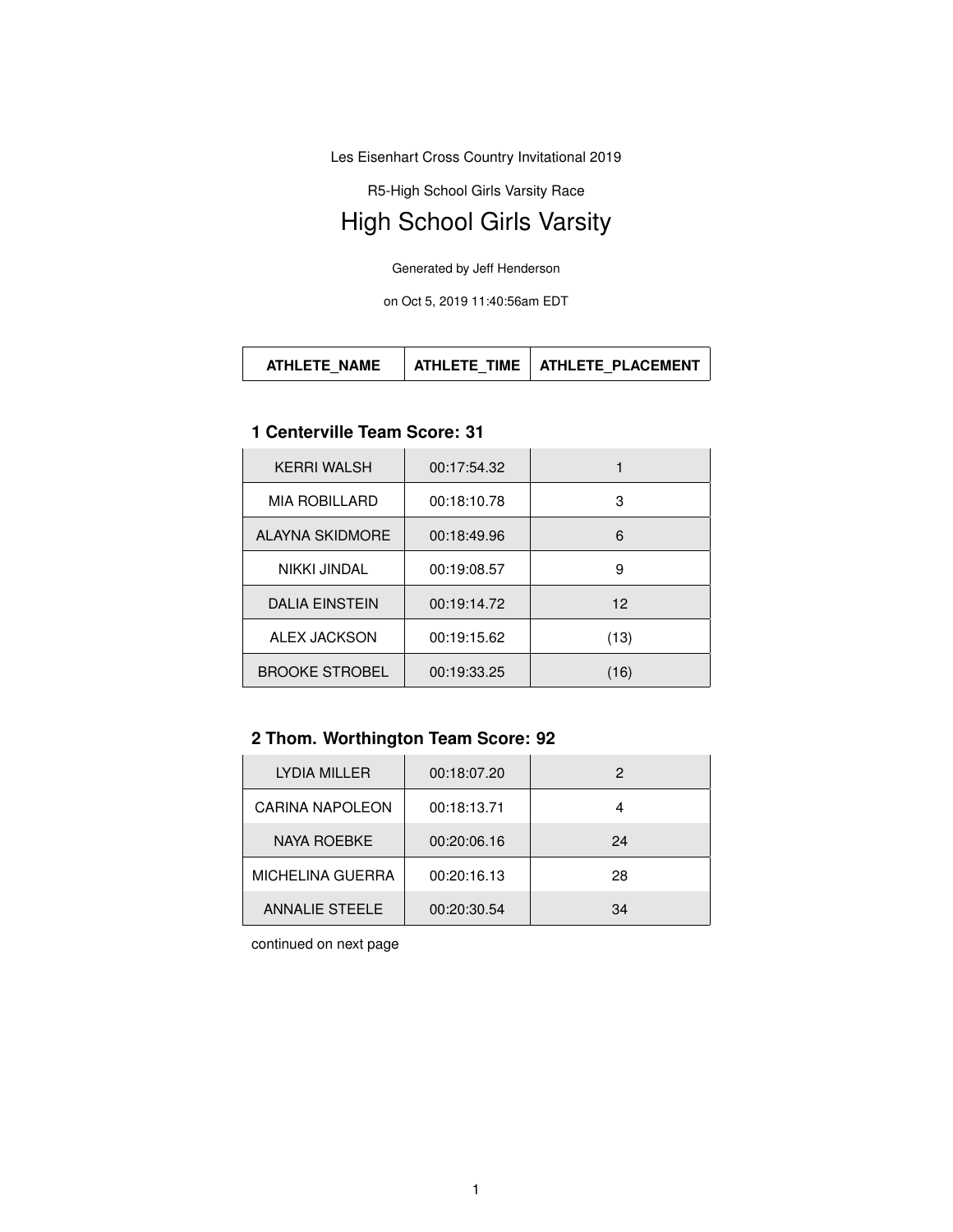continued from previous page

| ATHLETE NAME | ATHLETE TIME | ATHLETE PLACEMENT |
|--------------|--------------|-------------------|
| ABBY MOULTON | 00:20:36.49  | (38)              |
| RAIVA JHA    | 00:20:49.01  | (52)              |

### **3 Gah. Lincoln Team Score: 111**

| <b>ALYSSA SHOPE</b>   | 00:19:08.69 | 10   |
|-----------------------|-------------|------|
| <b>RILEY DICKSON</b>  | 00:19:48.26 | 21   |
| <b>TARA SHOPE</b>     | 00:20:05.88 | 23   |
| NATALIE CLAY          | 00:20:14.63 | 27   |
| ELISE WUNDERLIN       | 00:20:20.72 | 30   |
| <b>OLIVIA PERRY</b>   | 00:20:45.91 | (49) |
| <b>MEGAN MASSMANN</b> | 00:21:00.14 | (56) |

## **4 Wor. Kilbourne Team Score: 131**

| <b>TOBY BOMSER</b>  | 00:18:48.11 | 5    |
|---------------------|-------------|------|
| SASHA BOMSER        | 00:18:59.12 | 8    |
| <b>RILEY TATE</b>   | 00:19:41.16 | 18   |
| <b>SYLVIA LONG</b>  | 00:20:39.29 | 46   |
| EVELYN AMBLER       | 00:20:52.81 | 54   |
| <b>FVFIYN WHITE</b> | 00:21:58.75 | (78) |
| RACHAEL MCCAGUE     | 00:22:54.82 | (86) |

#### **5 Dub. Coffman Team Score: 149**

| ABIGAIL SCHERER | 00:19:16.39 | 14 |
|-----------------|-------------|----|
| EMMA NISWONGER  | 00:19:41.54 | 19 |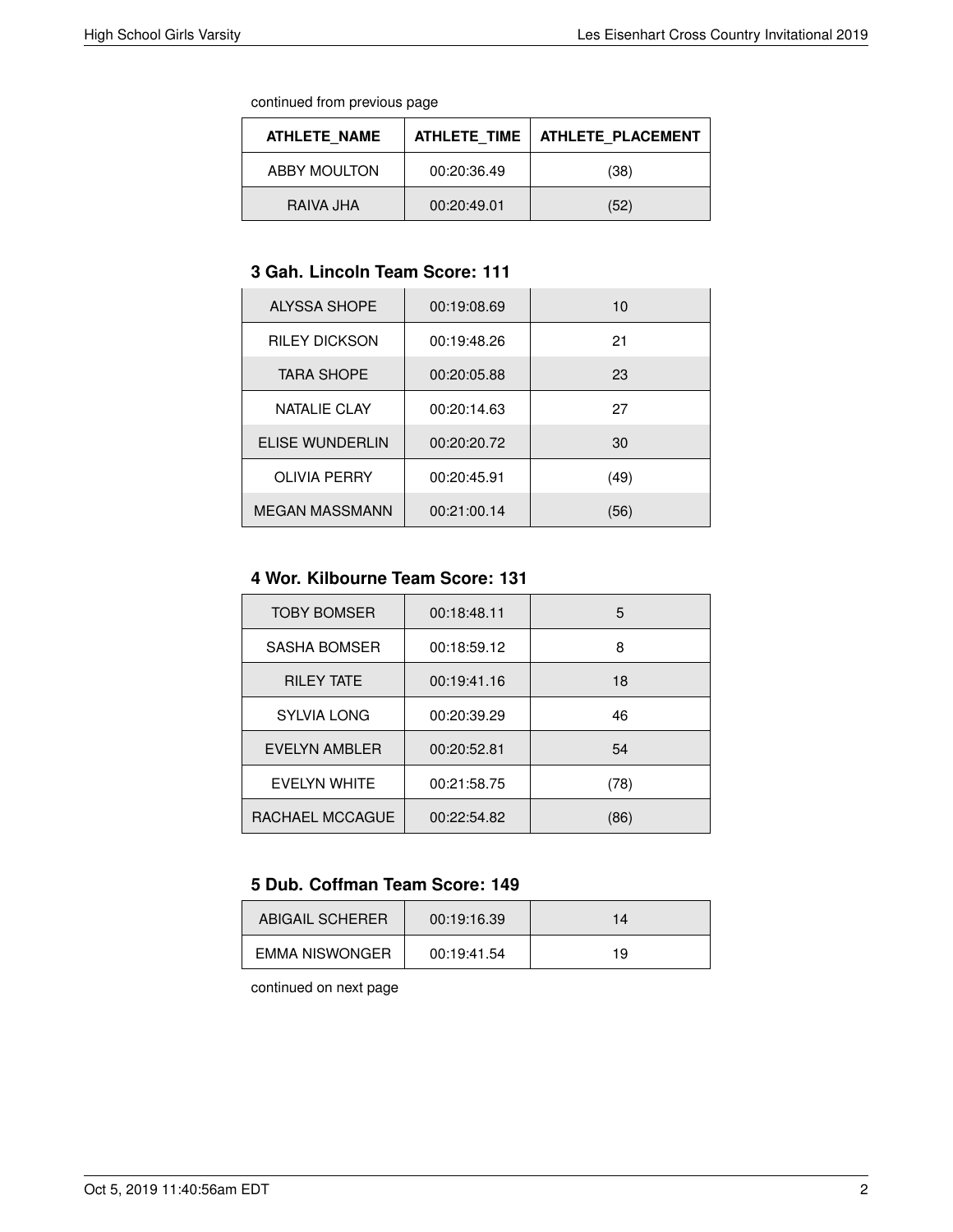continued from previous page

| <b>ATHLETE NAME</b>   | <b>ATHLETE TIME</b> | <b>ATHLETE PLACEMENT</b> |
|-----------------------|---------------------|--------------------------|
| <b>OLIVIA OILER</b>   | 00:20:17.67         | 29                       |
| <b>BAILEY MORRIS</b>  | 00:20:37.91         | 39                       |
| <b>ALEXIS MARSICO</b> | 00:20:43.46         | 48                       |
| <b>MORGAN HALLI</b>   | 00:20:50.54         | (53)                     |
| LYDIA AINSWORTH       | 00:21:04.15         | '57'                     |

#### **6 Pick. North Team Score: 176**

| EMMA RITTMAN            | 00:19:55.18 | 22   |
|-------------------------|-------------|------|
| <b>ASHLEY KHATIB</b>    | 00:20:32.46 | 35   |
| <b>BRIANNA BOWDEN</b>   | 00:20:34.13 | 37   |
| <b>EMILY HARNESS</b>    | 00:20:38.16 | 40   |
| <b>LAINY GRUBE</b>      | 00:20:38.46 | 42   |
| <b>BRYN WOODRUFF</b>    | 00:21:53.06 | (77) |
| <b>BRIANA CAVENDISH</b> | 00:22:01.91 | (80) |

# **7 GlenOak Team Score: 178**

| <b>MAKAYLA SPOON</b> | 00:19:40.49 | 17   |
|----------------------|-------------|------|
| KARLEY BRIGHTMAN     | 00:20:23.36 | 31   |
| HANNAH HARTMAN       | 00:20:38.22 | 41   |
| SARAH HARTMAN        | 00:20:38.65 | 44   |
| <b>CARIS LANTZ</b>   | 00:20:39.10 | 45   |
| <b>ALEA ZELLE</b>    | 00:21:06.55 | (59) |
| KAMARIA MONTGOMERY   | 00:21:15.69 | (66) |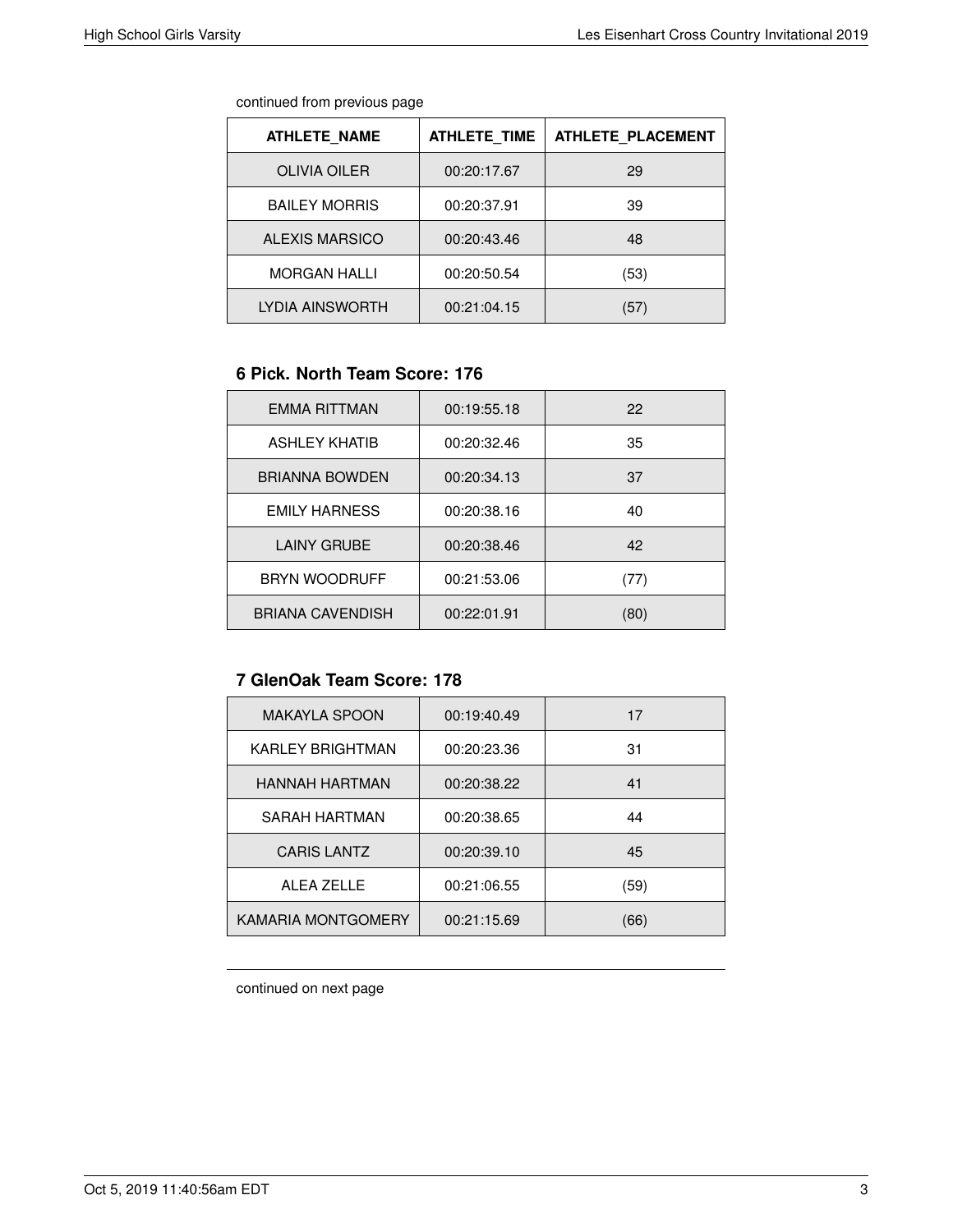continued from previous page

| <b>ATHLETE NAME</b>   | <b>ATHLETE TIME</b>             | <b>ATHLETE PLACEMENT</b> |  |
|-----------------------|---------------------------------|--------------------------|--|
|                       | 8 Vinton County Team Score: 180 |                          |  |
| RYLEE FEE             | 00:18:57.84                     | 7                        |  |
| <b>OLIVIA MAYERS</b>  | 00:19:31.35                     | 15                       |  |
| <b>LEXIE WALKER</b>   | 00:20:07.46                     | 26                       |  |
| <b>EMILY REYNOLDS</b> | 00:21:11.99                     | 62                       |  |
| ABRIANNA MCMANIS      | 00:21:28.20                     | 70                       |  |
| <b>OLIVIA WELLS</b>   | 00:22:04.45                     | (81)                     |  |

# **9 Lancaster Team Score: 180**

| <b>SARAH CRAFT</b>    | 00:19:13.95 | 11   |
|-----------------------|-------------|------|
| <b>RILEY SPANGLER</b> | 00:19:44.36 | 20   |
| AMARISSA KERNS        | 00:20:06.38 | 25   |
| <b>KAILYN LANOY</b>   | 00:21:09.85 | 61   |
| <b>LIBERTY SEXTON</b> | 00:21:12.45 | 63   |
| <b>KAYLA DAY</b>      | 00:21:13.45 | (65) |
| <b>ZAYLOR MUCK</b>    | 00:21:18.57 | (67) |

# **10 Olen. Liberty Team Score: 239**

| <b>ALLISON WESTFALL</b> | 00:20:24.23 | 32  |
|-------------------------|-------------|-----|
| RACHEL ZIEL             | 00:20:33.17 | 36  |
| <b>LAUREN BUDDIE</b>    | 00:20:42.40 | 47  |
| <b>AVERY KRUEST</b>     | 00:21:07.31 | 60  |
| <b>ALEXIS BIRD</b>      | 00:21:12.93 | 64  |
| <b>TARA JONES</b>       | 00:21:26.93 | 69' |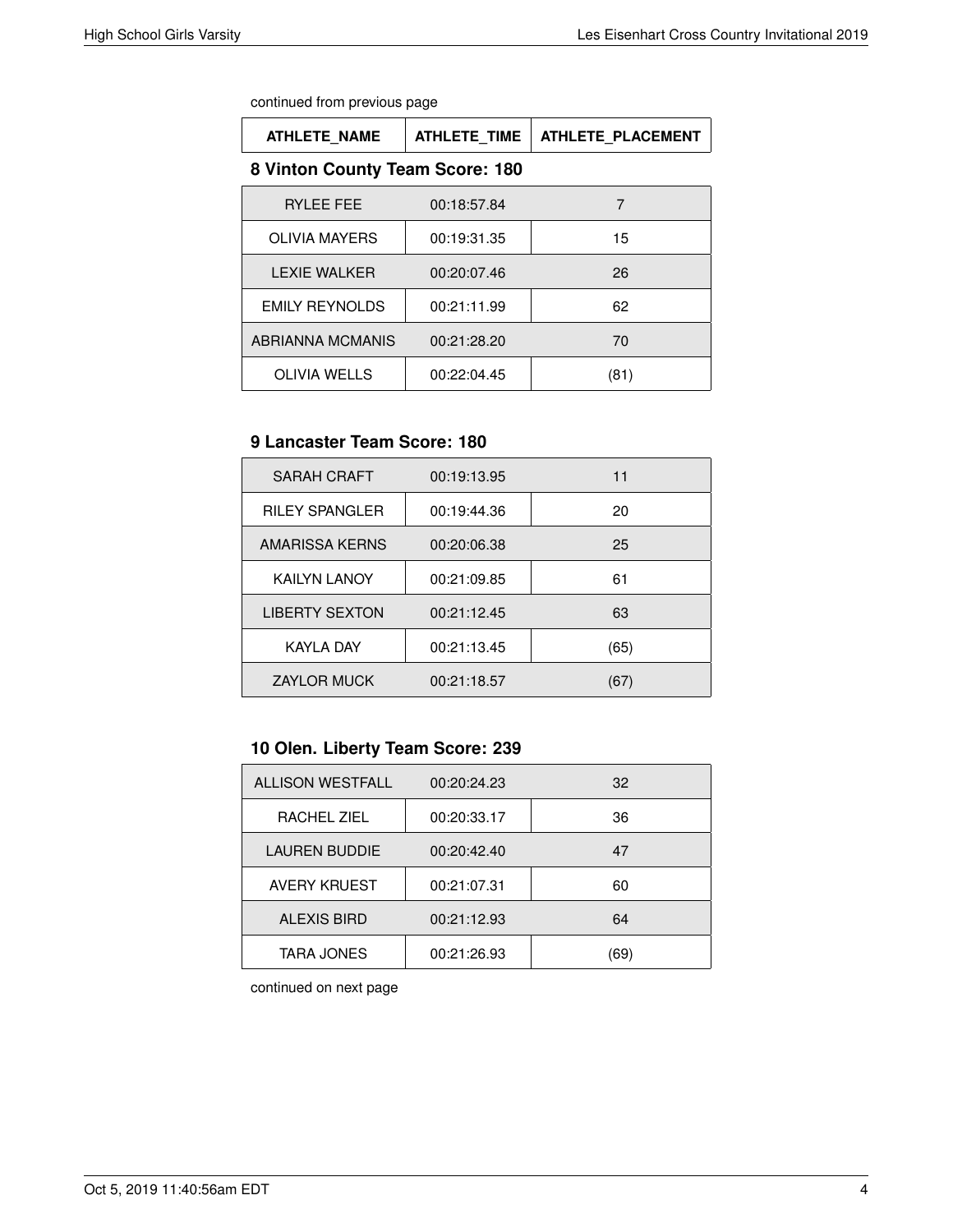continued from previous page

| ATHLETE NAME         |             | ATHLETE TIME   ATHLETE PLACEMENT |
|----------------------|-------------|----------------------------------|
| <b>MAKENNA CRARY</b> | 00:21:29.66 | (72)                             |

## **11 Upper Arlington Team Score: 285**

| <b>MEGAN KIEHL</b>     | 00:20:25.59 | 33   |
|------------------------|-------------|------|
| <b>EMMA SWITZER</b>    | 00:20:38.48 | 43   |
| LYDA SCHOEDINGER       | 00:21:04.63 | 58   |
| <b>LINDSEY RUSH</b>    | 00:21:39.09 | 75   |
| <b>CAMERON ELLIS</b>   | 00:21:39.20 | 76   |
| <b>HALEY MARTIN</b>    | 00:23:09.95 | (88) |
| <b>MOLLIE KAWAKAMI</b> | 00:23:57.69 | (90) |

# **12 Van Wert Team Score: 303**

| 00:20:47.28 | 50   |
|-------------|------|
| 00:20:47.96 | 51   |
| 00:20:58.21 | 55   |
| 00:21:26.31 | 68   |
| 00:21:59.78 | 79   |
| 00:22:58.43 | (87) |
| 00:23:36.40 | (89) |
|             |      |

# **13 Del. Hayes Team Score: 383**

| <b>BRYNN MCGRAIL</b> | 00:21:28.36 | 71 |
|----------------------|-------------|----|
| MIRANDA GEMBERLING   | 00:21:30.44 | 73 |
| <b>KAILYN SMITH</b>  | 00:21:37.06 | 74 |